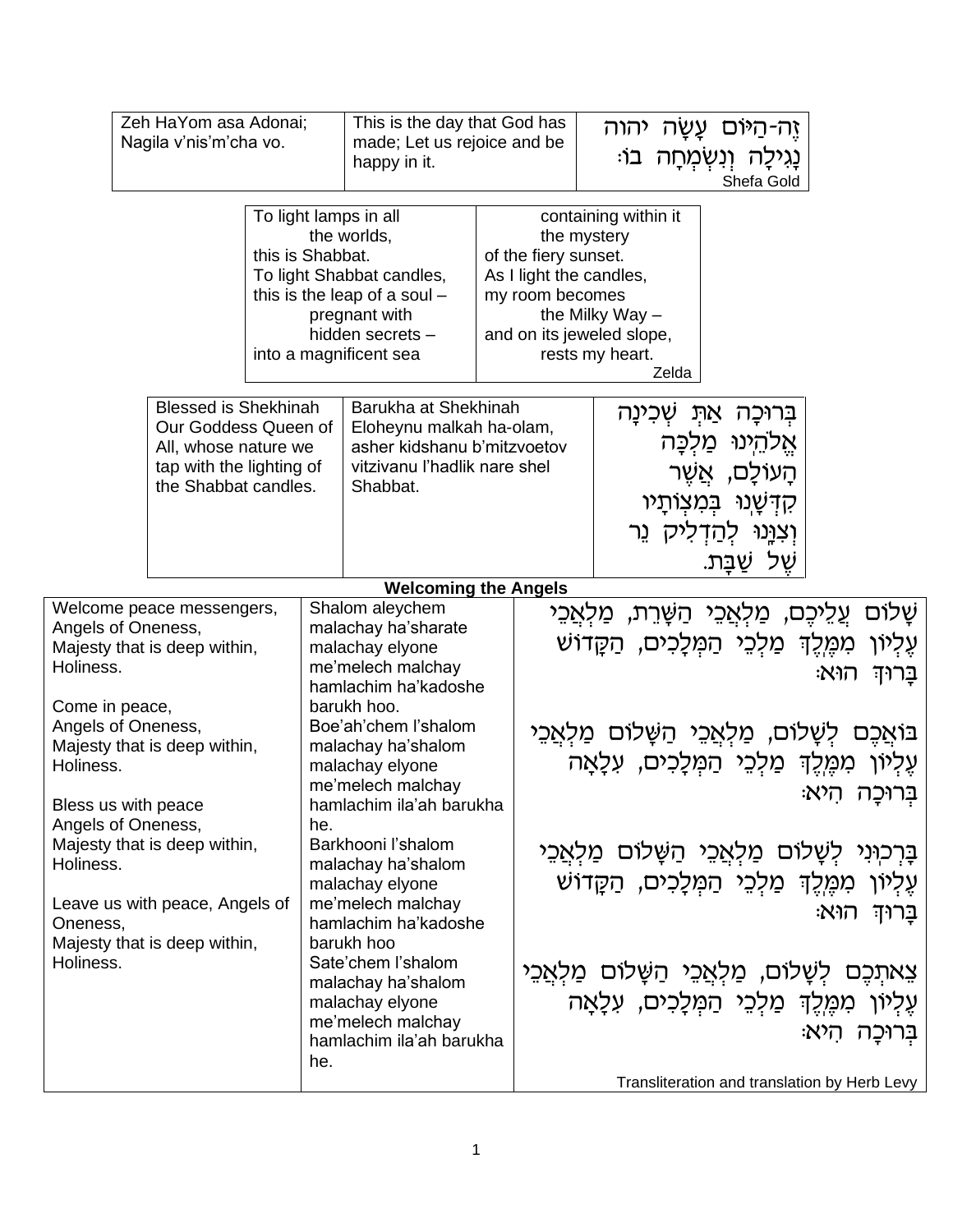| Come dear one to welcome the<br>faces of Shabbat and bring Her<br>into our Being.                                                                                                                          | L'cha dodi likrat kalah<br>penay shabbat n'kablah.                                                                                                            | לִכָּה דוֹדִי לִקְרַאת כַּלָּה<br>ְפְּנֵי שַׁבָּת נִקַבְּלָה:                                                                                                                           |
|------------------------------------------------------------------------------------------------------------------------------------------------------------------------------------------------------------|---------------------------------------------------------------------------------------------------------------------------------------------------------------|-----------------------------------------------------------------------------------------------------------------------------------------------------------------------------------------|
| Notice and remember that All are<br>small pieces of Oneness. Yah is<br>One and the Name of All Things<br>is One, in name, in splendor and<br>in praise.                                                    | Shamore v'zachore<br>b'dee'bor echad<br>Hesh'me'ah'nu ale<br>hahm'yoo'chad<br>Yah echad ooshmo echad<br>L'sham ool'teef'eh'retz<br>ool'tee'hee'lah            | ּשָׁמוֹר וְזָכוֹר בִּדְבּוּר אֵחָד<br>הִשְׁמְיעֲנוּ אֵל הַמְיָחַד<br>יהוה אֵחָד וּשָׁמוֹ א <u>ֵ</u> חַד<br>לִשֶׁם וּלְתִפְאֵרֵת וּלְתִהְלַה                                             |
| Come and hurry toward Shabbat!<br>She's a blessed taste made holy<br>when the Universe was given its<br>order. The last thing made,<br>unmakingness, the first step in<br>internal connection to Eternity. | Likrat Shabbat l'choo<br>v'nale'cah<br>Kee hee m'koor<br>ha'b'ra'cha<br>May'roshe mee'kedem<br>n'soo'kah<br>Sofe mah'ah'she<br>b'mah'cha'sha'vah<br>t'kee'lah | ּשַׁבַּת לִכוּ וְנֵלְכָה<br>ִלִקְרַאת<br>כִּי הִיא מִקוּר הַבְּרָכָה<br>מֵרֹאשׁ מִקֵּדֵם נִסוּכָה<br>ּסוֹף מַעֵשֵׂה בִּמַחֲשָׁבָה תִּחְלָה <del>ּ</del>                                 |
| Refresh yourself, arouse yourself<br>Light has returned, come be<br>enlightened<br>Wake up, wake up, fill yourself<br>with song<br>Holiness shines from you all the<br>time-Notice it now.                 | Heet'oh'rah'ree<br>Heet'oh'rah'ree<br>Kee vah orake koomee<br>ohree<br>Ohree, ohree sheer<br>da'bay'ree<br>Kavode Yah ah'lie'yeek<br>neeg'lah                 | התעוררי התעוררי<br>כִּי בָא אוֹרֵךְ קוֹמִי אוֹרִי<br>עורי עורי שיר <u>דּב</u> ּרי<br>ּכִּבוֹד יהוה עַלַיִךְ נְגְלַה                                                                     |
| Come in peace, Keeper of the<br><b>Divine Crown</b><br>Also joy and mirth<br>Amid the faithful, lovers of G!d<br>Come my Shabbat bride, come<br>my Shabbat bride!                                          | Bo'ee v'shalom ah'teh'ret<br>bah'lah<br>Gahm b'simcha<br>oov'tsah'hah'lah<br>Toke ehmooney ahm<br>s'goo'lah<br>Bo'ee kalah bo'ee kalah                        | ּבּוֹאִי בִשָּׁלוֹם עֵטֵרֵת בַּעָלָה<br>גַּם בִּשְׁמְחָה וּבִצָּהֲלָה<br>ּתּוֹדְ אֵמוּנֵי עַם סְגְלַה<br>ּבּוֹאִי כַּלַה בּוֹאִי כַּלָה<br>Transliteration and translation by Herb Levy |

| Blessed is the Face of G!d, the faces<br>of All. | Barkhu et Yah ha'm'vorach               | ַבָּרְכוּ אֵת יהוה הַמְבֹּרָךָ:                                                               |
|--------------------------------------------------|-----------------------------------------|-----------------------------------------------------------------------------------------------|
| Blessed is the Holiness in All Things            | Barukh Yah ha'm'vorach<br>l'olam va-ed! | ַבָּרוּדְ יהוה הַמְבֹרַדְ<br>ּלְעוֹלַם וַעֲדָ<br>Translation and transliteration by Herb Levy |

The Maariv or evening service represents the all night burning of the ashes of the daily offerings upon the altar. Let my kavanah be that the evening service is a time to offer up the ashes, the remnants, the leftovers of our day, and as it is now Shabbat, the leftovers of the previous week.

Siddur HaKohanot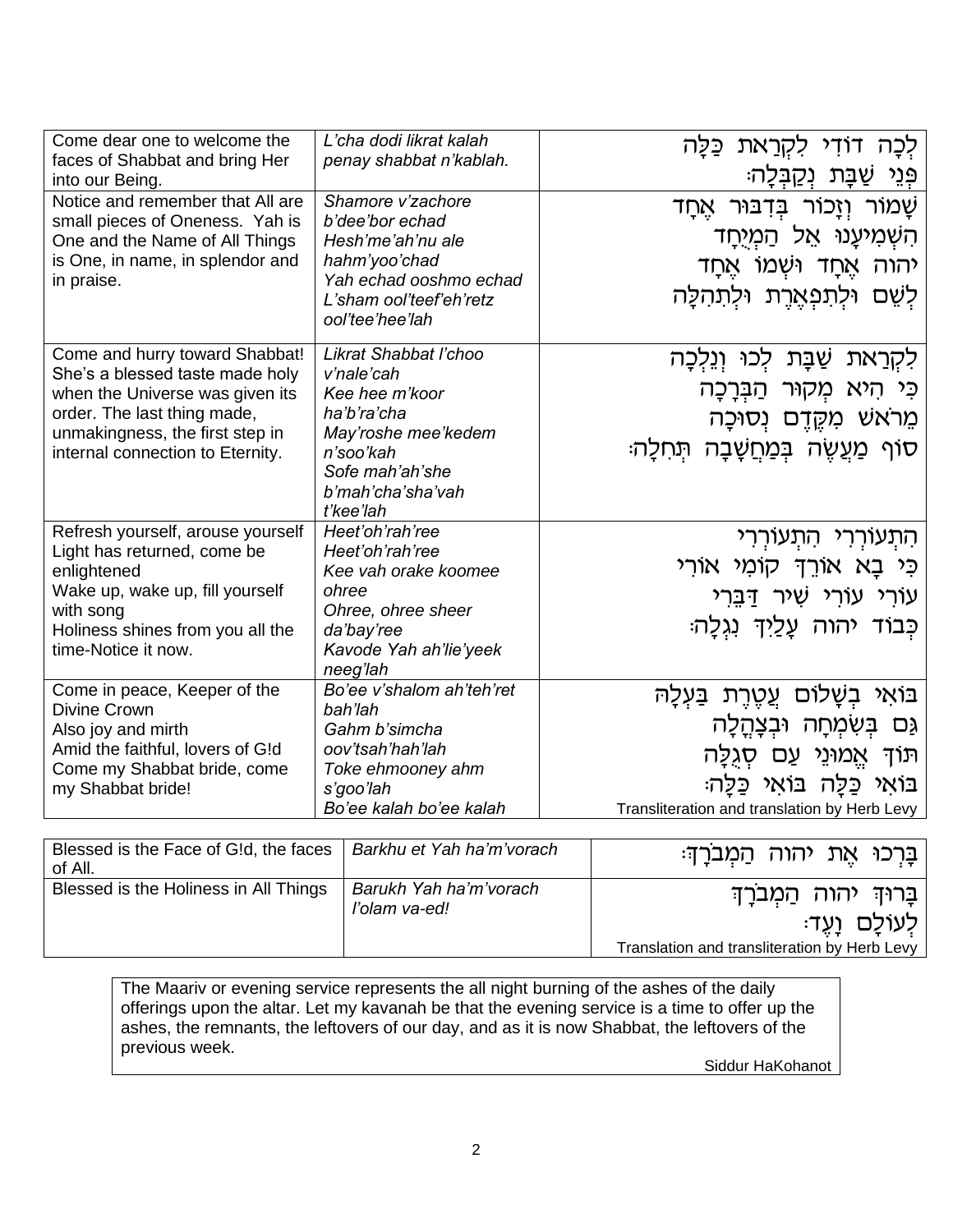|                                                                                                                                                                                                                                                                                                                                                                                                                                                          |                                                                                                                                                                                                                                                                                                                                                                                                                                            |  | The Way it Is                                                                                                                                                                                                                                                                                                                                                                                                                                      |
|----------------------------------------------------------------------------------------------------------------------------------------------------------------------------------------------------------------------------------------------------------------------------------------------------------------------------------------------------------------------------------------------------------------------------------------------------------|--------------------------------------------------------------------------------------------------------------------------------------------------------------------------------------------------------------------------------------------------------------------------------------------------------------------------------------------------------------------------------------------------------------------------------------------|--|----------------------------------------------------------------------------------------------------------------------------------------------------------------------------------------------------------------------------------------------------------------------------------------------------------------------------------------------------------------------------------------------------------------------------------------------------|
| One morning you might wake up                                                                                                                                                                                                                                                                                                                                                                                                                            | to realize that the knot in your stomach<br>had loosened itself and slipped away,<br>and that the pit of unfulfilled longing in your heart<br>had gradually, and without your really noticing,<br>been filled in-patched like a pothole, not quite<br>the same as it was, but good enough.                                                                                                                                                 |  | And in that moment it might occur to you<br>that your life, though not the way<br>you planned it, and maybe not even entirely<br>the way you wanted it, is nonetheless-<br>persistently, abundantly, miraculously-<br>exactly the way it is.<br>Lynn Ungar                                                                                                                                                                                         |
| It is a wonderful day in a life<br>when one is finally able to stand<br>before the long, deep mirror of one's own reflection<br>and view oneself<br>with appreciation, acceptance and forgiveness<br>on that day                                                                                                                                                                                                                                         |                                                                                                                                                                                                                                                                                                                                                                                                                                            |  | one breaks through the falsity of images and expectations<br>which have blinded one's spirit.<br>One can only learn to see who one is<br>When one learns to view oneself<br>With the most intimate and forgiving compassion.<br>John O'Donohue                                                                                                                                                                                                     |
| Look, Smell, Taste,<br>Touch, Listen: All<br>that you experience<br>is G!d, the Wonder<br>of Oneness!                                                                                                                                                                                                                                                                                                                                                    | Shema Yisrael adonay<br>eloheynu adonay echad.                                                                                                                                                                                                                                                                                                                                                                                             |  | ַיִּשְׂרַאֵל יהוה אֵלהֵינוּ יהוה אֵחֲדִ<br>שְמַע                                                                                                                                                                                                                                                                                                                                                                                                   |
| Blessed be every<br>Name, which is<br>God's name, the<br>Majesty of Infinite<br>Beingness!                                                                                                                                                                                                                                                                                                                                                               | Barukh shem kevod<br>malchuto le'olam va'ed.                                                                                                                                                                                                                                                                                                                                                                                               |  | ֹשֵׁם כִּבוֹד מַלְכוּתוֹ לְעוֹלָם וַעֵּד.<br>בַּרוּדִ                                                                                                                                                                                                                                                                                                                                                                                              |
| You fell in love with<br>Yah, the<br>Interbreathing of all<br>things, with all your<br>passion and with<br>every fiber of your<br>being. Let the<br>Shema nest in your<br>heart and sanctify<br>you as a mirror of<br>the Love between<br>Yah and Shekinah,<br>the intimate<br>connection<br>between the<br>External and the<br>Internal. Renew<br>these vows by your<br>every thought and<br>action. Sometimes<br>you will lose the<br>Consciousness of | Ve'ahavta et Adonay<br>Elohecha bekole<br>levecha uvechole<br>nafshecha uvechole<br>me'odecha. Veha'yu<br>hadevarim ha'eleh asher<br>anochi metzavecha<br>hayome al levahvehcha.<br>Vishinamtam levanecha<br>vedibarta bam<br>beshivtecha beveytecha<br>evelechtecha vahderek<br>ooveshochbecha<br>oovekumecha.<br>Ookeshartam le'ot al<br>yadecha vehayu<br>letotafote beyn<br>eynehcha ooketavtam al<br>mezuzot beytecha<br>oovisharecha |  | וְאָהַבִתָּ אֵת יהוה אֵלהֵיךָ, בִּכָל-לִבְבִךָ,<br>וּבִכָּל-נַפִּשִׁךָּ, וּבִכָּל-מִאֹדֵךְּ. וִהָיוּ הַדִּבָרִים<br>ְהָאֵלֵה, אֲשֵׁר אָנְכִי מִצַוִךְ הַיּוֹם,<br>ּעַל-לְבָבֶךָּ׃ וְשִׁנַּנְתָּם לְבָנֶיךָ,<br>וְדִבַּרְתָּ בָּם בְּשִׁבְתְּךָ בְּבֵיתֶךְ,<br>וּבְלֶכְתְּךָ בַדֶּרֶךְ וּבְשָׁכְבְּךָ, וּבְקוּמֶךָ.<br>וּקְשַׁרְתָּם לְאוֹת עַל-יָדֶךָ,<br>וִהָיוּ לְטֹטָפֹת בֵּין עֵינֵיךָ,<br>וּכִתַּבְתָּם עַל מִזָּזֶת בֵּיתֵךְ וּבִשְׁעָרֵיךָ: |
| the Connection of<br>All Things.<br>Symbols help as<br>reminders of the<br>Oneness of All.                                                                                                                                                                                                                                                                                                                                                               |                                                                                                                                                                                                                                                                                                                                                                                                                                            |  | Translation and transliteration by Herb Levy                                                                                                                                                                                                                                                                                                                                                                                                       |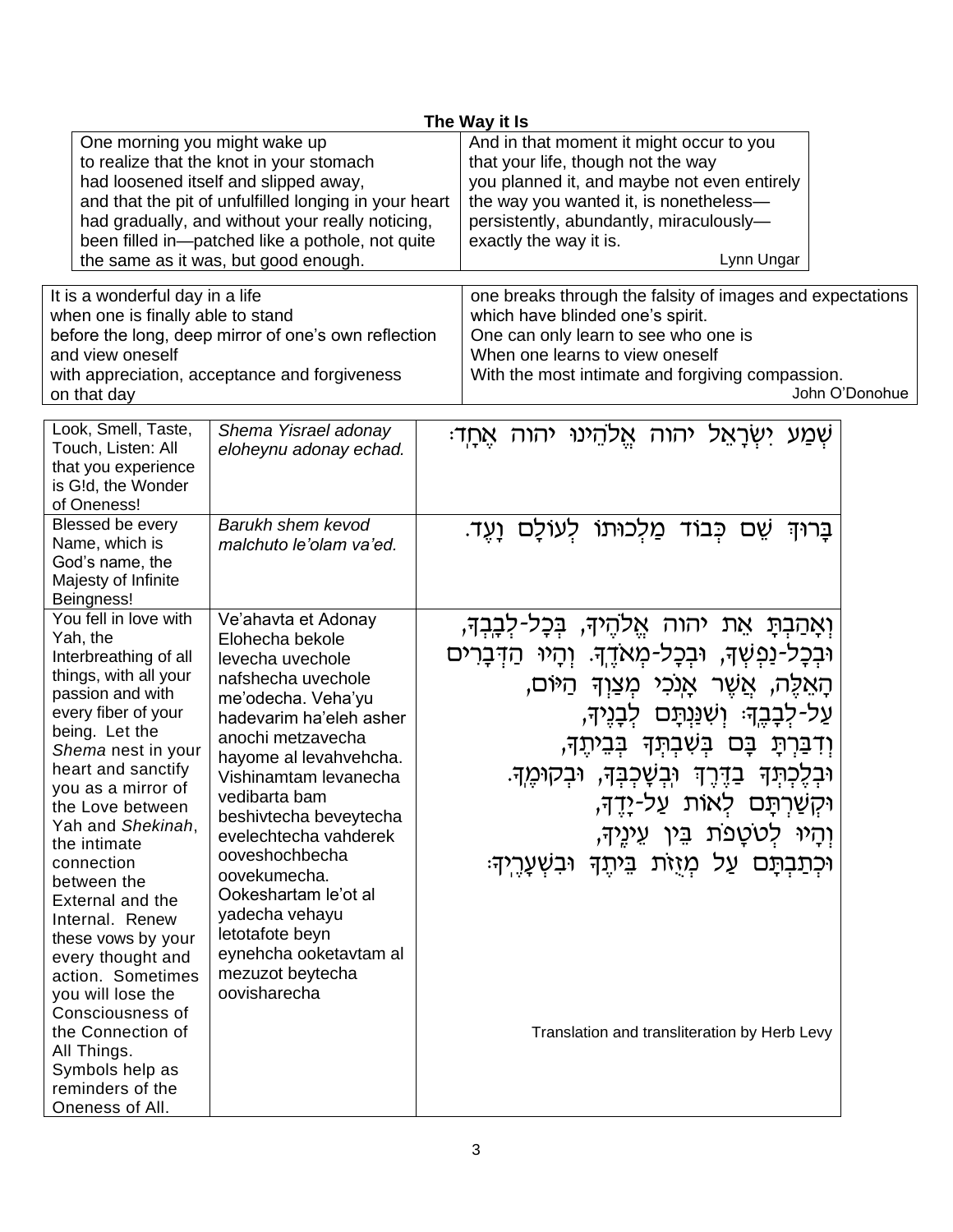| How can anyone be as<br>great as the Whole! Whose | Mi chamokah ba'elim<br>Adonay. Mi chamokah | מִי כָּמִכָּה בָּאֲלִים יהוה             |
|---------------------------------------------------|--------------------------------------------|------------------------------------------|
| holiness, praiseworthiness                        | nedor bakodesh, Nora                       | מִי כַּמְכָה נֵאַדָּר בַּקָדֵש,          |
| and wondrous actions equal                        | tehilot osey feleh.                        | ּנוֹרַא תְהִילֹת, עִשֶׂה פֶלֵא           |
| everyone's?                                       |                                            | Translation/transliteration by Herb Levy |

## **Amidah** עֲמ<sup>ַרְ</sup>דָה

| Blessed are You, our<br>God, God of our                  | Barukh atah Yah<br>Elohenu ay'lohay   | ֿהינו<br>אַתַּה יהוה<br>בַּרוּד          |
|----------------------------------------------------------|---------------------------------------|------------------------------------------|
| ancestors!                                               | avotenu v'emoetaynu                   | אלהי אבותינו ואמותינו                    |
| Blessed are You, the<br>shield of Abraham and            | Barukh at Yah<br>magane Avrahom       | יהוה<br>JΠN<br>מֵגֵן<br>ברוּד            |
| help of Sarah!                                           | v'ehzraht Sarah.                      | שרה:<br>אַבְרָהָם<br>וְעֵזְרַת           |
| Blessed are You who<br>bestows life on all the           | Barukh atah Yah                       | בַּרוּדִ<br>יהוה<br>אתּה                 |
| living!                                                  | m'khai'yay khol khai.                 | מְחַיִּה<br>ּחַי<br>כָל                  |
| <b>Blessed are You Ruler</b>                             | Barukh at Yah                         | את יהוה<br>ברוּד                         |
| of the Earth who<br>sanctifies Shabbat!                  | Malkah ol kol<br>ha'aretz m'kadashe   | מַלִכַּה עַל כָּל הָאָרֱץ                |
|                                                          | ha'Shabbat.                           | מִקַדִּש<br>ּהשִׁבּת                     |
| Blessed are You whose                                    | Barukh atah Yah                       | יהוה<br>אתּה<br>בַּרוּדִ                 |
| presence can be felt in<br>Zion!                         | ha'makhazeer<br>sh'khee'na'to l'tsion | <u>שְׁכִינַתוֹ</u><br><u>הַמַּח</u> זִיר |
| <b>Blessed is the One</b>                                | Barukh at Yah ha'tov                  | בַּרוּךְ אַתּ יהוה הַטּוֹב<br>ֿשָׁמְד    |
| whose Name is<br>Goodness and to whom<br>we give thanks! | sheemkha ulkhah<br>na'eh l'hodot      | וּלִךְ נַאֲה להוֹדוֹת.                   |
| Blessed are You who<br>makes peace.                      | Barukh atah Yah<br>oseh shalom.       | יהוה<br>אתּה<br>ברוד                     |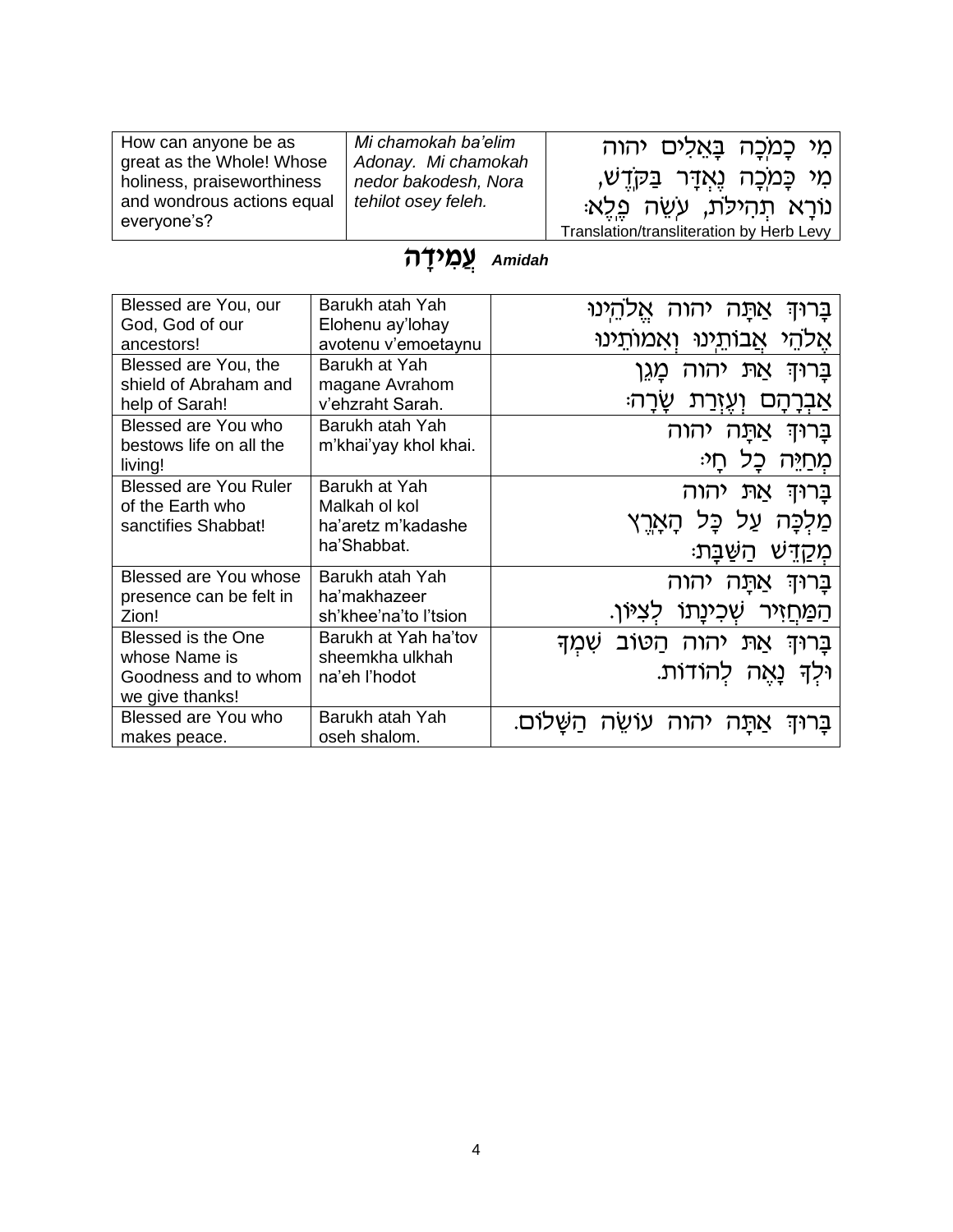## **Seven Breath Meditation**

| Breathing in, I take breath into myself.         | Breathing in, I witness what is broken.      |
|--------------------------------------------------|----------------------------------------------|
| Breathing out, I join the web of being.          | Breathing out, I bow to what is perfect.     |
| Breathing in, I rest in the present.             | Breathing in, I offer gratitude for what is. |
| Breathing out, I am part of past and future.     | Breathing out, I accept that all changes.    |
| Breathing in, I honor the shrine of my body.     | Breathing in, I pray for peace for myself.   |
| Breathing out, I honor the shrine of the cosmos. | Breathing out, I pray for peace for all      |
| Breathing in, Presence fills me.                 | beings.                                      |
| Breathing out, Presence enfolds me.              | From Siddur HaKohanot                        |

## **Self Gives Thanks**

| The world wears light like a robe                |
|--------------------------------------------------|
| above the earth, the sky is spread like a canopy |
| in the shadow of these wings                     |
| we feast on the abundance of the trees           |
| and bathe in the coral fountains of the deep     |
| we see ourselves by all this radiance            |

Jill Hammer

| Shining the heart's | present in the    | of that Great Star, |
|---------------------|-------------------|---------------------|
| empathy upon the    | belly: that I     | which radiates even |
| times I have        | won't make it     | when I'm facing     |
| tried too hard      | won't do what     | the other way,      |
| or given up too     | I was sent        | even when the       |
| soon softens my     | to do, won't      | night sky appears   |
| chest and calms     | touch the truth.  | only empty,         |
| the fear whose      | Help me know      | cold and distant.   |
| tickle is always    | the constant heat | Diane Elliot        |
|                     |                   |                     |

God's only desire is to reveal unity through diversity That is, to reveal that all of reality is unique In all of its levels and in all of its details, And nevertheless united in a fundamental oneness

Aharon HaLevi Horowitz

| Lord make me an instrument of your peace | O Divine Master, grant that I may not so much seek   |
|------------------------------------------|------------------------------------------------------|
| Where there is hatred, let me sow love   | To be consoled as to console                         |
| Where there is injury, pardon            | To be understood as to understand                    |
| Where there is doubt, faith              | To be loved as to love                               |
| Where there is despair, hope             | For it is giving that we receive                     |
| Where there is darkness, light           | It is in pardoning that we are pardoned              |
| And where there is sadness, joy          | And it is in dying that we are born to eternal life. |
|                                          | Francis of Assisi                                    |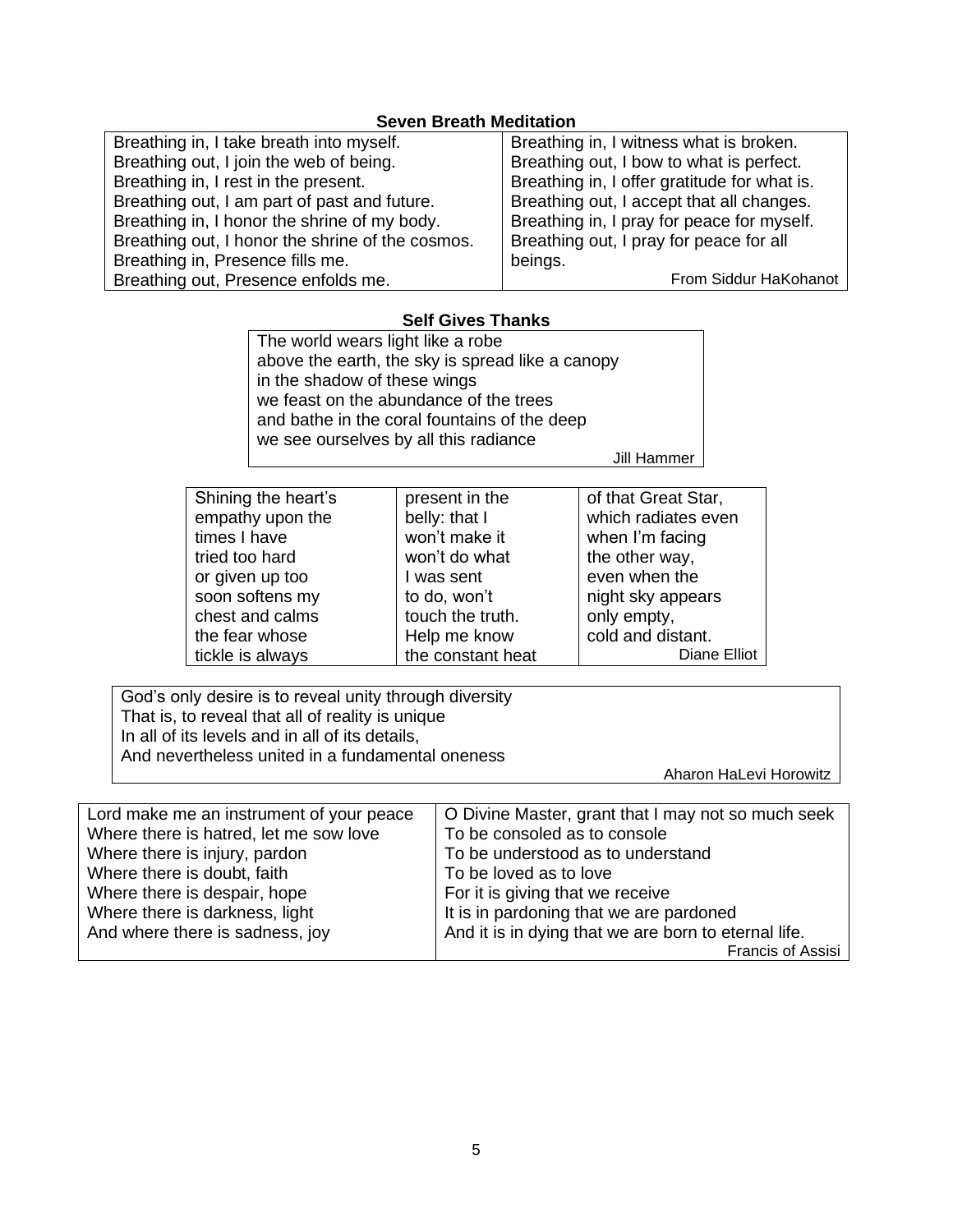| May the one who creates                                    | Oseh shalom bimromav hu                                      | עשה שַלוֹם בִּמְרוֹמָיו         |
|------------------------------------------------------------|--------------------------------------------------------------|---------------------------------|
| harmony above make peace<br>for us and for all Israel, and | ya'aseh shalom aleynu ve'al<br>kol Yisrael ve'al kol yoshvey | הוּא <u>יִע</u> ַשָׂה שָׁלוֹם   |
| for all who dwell on earth.<br>And say: Amen.              | tavale ve'imru amen.                                         | עַלֵינוּ וְעַל כָּל יִשְׁרָאֵל, |
|                                                            |                                                              | וִעַל כָּל יוֹשָׁבֵי תֵבֵל      |
|                                                            |                                                              | ּוְאמְרוּ אֲמֵן                 |

| Aleynu leshabe'ah la'adon hakol                             | <u>עָלֵינוּ לִשַׁבֵּחַ לַאֲ</u> דוֹן הַכֹּל,    |
|-------------------------------------------------------------|-------------------------------------------------|
| Letet gedulah leyotzer bereshit<br>shenatan lanu torat emet | ָלָתֵת גִּדְלָה לִיוֹצֵר בִּרֵאשִׁית,           |
| vekhayey olam nata betohenu                                 |                                                 |
|                                                             | שְנָתַן לָנוּ תּוֹרַת אֱמֶת                     |
| Va'anachnu korim,<br>u'mishtachavim,                        | ּוְחַיֵּי עוֹלֵם נַטֲע בְּתוֹכֵנוּ;             |
| u'modim, lifnei melekh, malkhei                             | <u>וַאֲנַחְנוּ כּ</u> וֹרְעִים וּמְשָׁתַּחֲוִים |
| ham'lakhim, hakadosh barukh                                 | וּמוֹדִים, לִפְנֵי מֵלֵךָ, מַלִכֵי              |
| Hu.<br>She'hu noteh shamayim,                               | ְהַמְּלַכְים, הַקֵּדוֹשׁ בַּרוּדְּ הוּא.        |
| ve'yoseid aretz,                                            |                                                 |
| u' moshav yikaro bashamayim                                 | ֹשֵׂהוּא נוֹטֵה שָׁמַיָם וִיֹּסֵד אַרֵץ,        |
| mi-ma'al,<br>u'sh'khinat u-zo u'sh'khinat u-                | וּמוֹשַׁב יִקָרוֹ בַּשֶּׁמַיָם מִמַּעַל,        |
| zo be'gavhei me'romim. Hu                                   | וּשִׁכִינַת עָזוּ בִּגְבְהֵי מִרוֹמִים,         |
| Eloheinu, ein od.                                           | הוא אֱלהֵינוּ אֵין עוֹד.                        |
| Emet malkeinu, efes zulato.                                 | אֵמֵת מַלִכֵּנוּ אֵפֵס זוּלַתוֹ,                |
| Kakatuv be'torato,                                          |                                                 |
| ve'yadata hayom, ve'yadata                                  | כַּכָּתוּב בִּתוֹרָתוֹ:                         |
| hayom ve'yadata hayom                                       | <u>וְיַדְעָתַ</u> הַיּוֹם                       |
| ve'hashevota Eil le'vavekha.<br>Ki Adonai, Hu ha-Elohim,    | ּוַהֲשֵׁבֹתָ אֵל לִבָּבֵךְ,                     |
| bashamayim mi-ma'al,                                        | כִּי יִי הוּא הָאֵלהִים                         |
| ve'al ha'aretz, ve'al ha'aretz mi-                          | ַבַּשֶּׁמַיִּם מִמַּעַל                         |
| takhat. Ein od. Ein od.                                     |                                                 |
| V' nehehmar, v'hawyaw                                       | ּוְעַל הָאָרֵץ מִתַּחַת ,אֵין עוֹד              |
| Adoenoy l'melek ol                                          | וְנֶאֱמַרּ: וְהָיָה יְיָ לְמֶלֵךְ עַל           |
| kole ha'ahretz. B'yome hahoo,                               | כָּל הָאָרֵץ: בַּיּוֹם הַהוּא                   |
| b'yome hahoo,                                               | ַיְהָיֵה יִי אֲחָד וּשָׁמוֹ אֵחַד.              |
| yee-heh-yeah Ahdoenoy<br>ehkhad, oo'shmoe, oo'shmoe,        |                                                 |
| oo'shmoe ehkhad.                                            |                                                 |